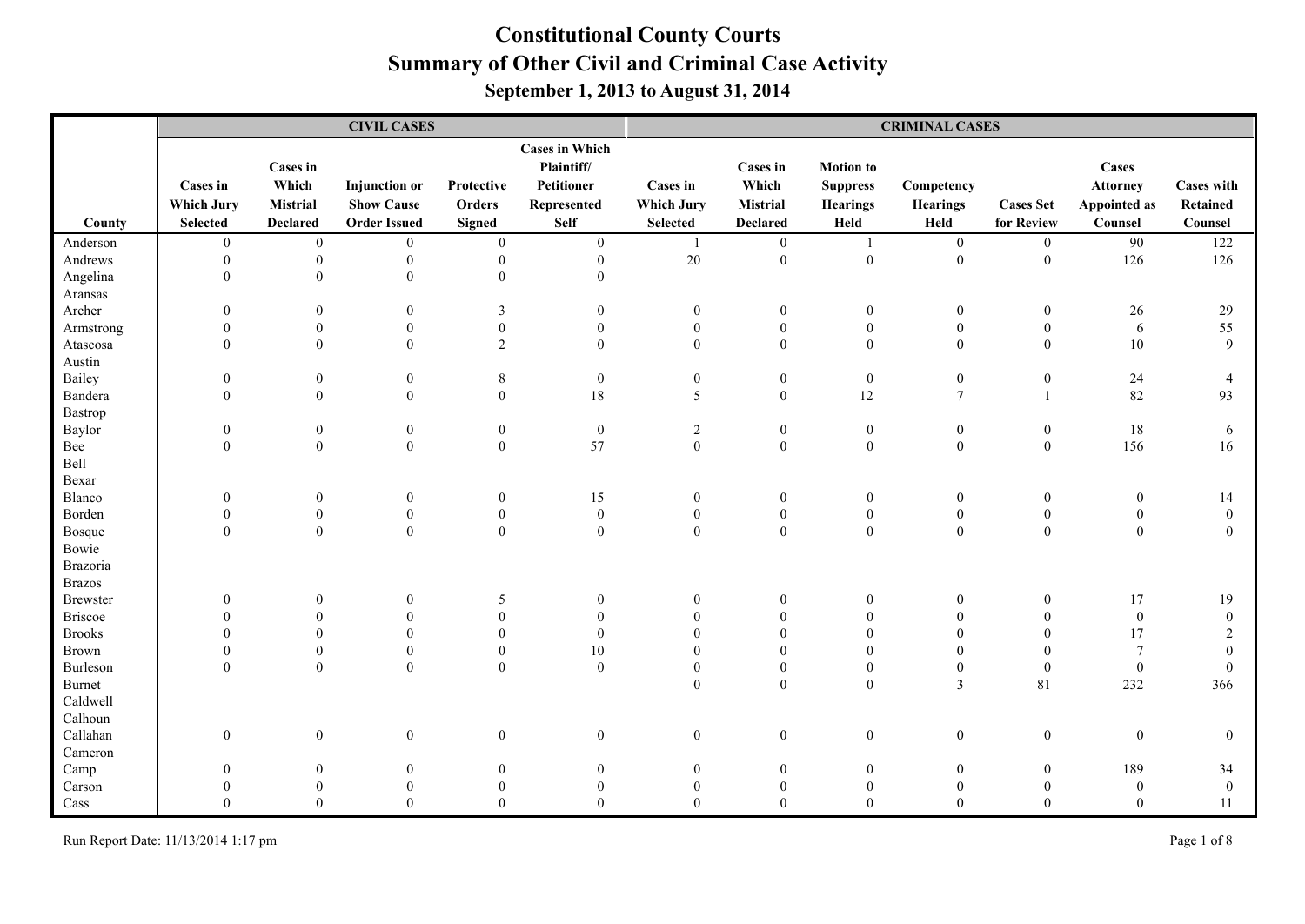|               |                                      |                                      | <b>CIVIL CASES</b>                        |                      |                                                                  |                                      |                                             |                                                 | <b>CRIMINAL CASES</b>         |                  |                                          |                                      |
|---------------|--------------------------------------|--------------------------------------|-------------------------------------------|----------------------|------------------------------------------------------------------|--------------------------------------|---------------------------------------------|-------------------------------------------------|-------------------------------|------------------|------------------------------------------|--------------------------------------|
|               | <b>Cases in</b><br><b>Which Jury</b> | <b>Cases in</b><br>Which<br>Mistrial | <b>Injunction</b> or<br><b>Show Cause</b> | Protective<br>Orders | <b>Cases in Which</b><br>Plaintiff/<br>Petitioner<br>Represented | <b>Cases</b> in<br><b>Which Jury</b> | <b>Cases in</b><br>Which<br><b>Mistrial</b> | <b>Motion</b> to<br><b>Suppress</b><br>Hearings | Competency<br><b>Hearings</b> | <b>Cases Set</b> | Cases<br><b>Attorney</b><br>Appointed as | <b>Cases with</b><br><b>Retained</b> |
| County        | <b>Selected</b>                      | <b>Declared</b>                      | <b>Order Issued</b>                       | <b>Signed</b>        | <b>Self</b>                                                      | <b>Selected</b>                      | <b>Declared</b>                             | Held                                            | Held                          | for Review       | Counsel                                  | Counsel                              |
| Castro        | $\mathbf{0}$                         | $\boldsymbol{0}$                     | $\mathbf{0}$                              | $\boldsymbol{0}$     | $\overline{0}$                                                   |                                      | $\mathbf{0}$                                | $\boldsymbol{0}$                                | $\boldsymbol{0}$              | $\boldsymbol{0}$ | 16                                       | $\overline{0}$                       |
| Chambers      | $\theta$                             | $\theta$                             | $\overline{0}$                            | $\theta$             | 181                                                              | 13                                   | $\mathbf{0}$                                | $\mathfrak{Z}$                                  | $\boldsymbol{0}$              | 215              | 122                                      | 118                                  |
| Cherokee      |                                      | $\Omega$                             | $\theta$                                  | $\Omega$             | $\mathbf{0}$                                                     | $\boldsymbol{0}$                     | $\Omega$                                    | $\theta$                                        | $\Omega$                      | $\mathbf{0}$     |                                          |                                      |
| Childress     |                                      |                                      | $\Omega$                                  |                      | $\theta$                                                         | $\Omega$                             | $\Omega$                                    | $\Omega$                                        | $\Omega$                      | $\Omega$         | $\theta$                                 | $\Omega$                             |
| Clay          |                                      |                                      | $\Omega$                                  |                      | $\overline{0}$                                                   | $\Omega$                             | $\theta$                                    | $\Omega$                                        | $\Omega$                      | $\Omega$         | 34                                       |                                      |
| Cochran       |                                      |                                      | $\sqrt{ }$                                |                      | $\Omega$                                                         | $\Omega$                             | $\Omega$                                    | $\Omega$                                        |                               | $\Omega$         | $\Omega$                                 |                                      |
| Coke          |                                      |                                      | $\Omega$                                  |                      | $\overline{0}$                                                   | $\Omega$                             | $\Omega$                                    | $\Omega$                                        | $\theta$                      | $\theta$         | $\Omega$                                 | $\theta$                             |
| Coleman       |                                      | $\overline{0}$                       | $\mathbf{0}$                              | $\theta$             | 8                                                                | $\overline{0}$                       | $\mathbf{0}$                                | $\mathbf{0}$                                    | $\overline{0}$                | $\mathbf{0}$     | $\tau$                                   | 43                                   |
| Collin        |                                      |                                      |                                           |                      |                                                                  |                                      |                                             |                                                 |                               |                  |                                          |                                      |
| Collingsworth | $\mathbf{0}$                         | $\boldsymbol{0}$                     | $\boldsymbol{0}$                          | $\boldsymbol{0}$     | $\boldsymbol{0}$                                                 | $\boldsymbol{0}$                     | $\boldsymbol{0}$                            | $\boldsymbol{0}$                                | $\boldsymbol{0}$              | $\boldsymbol{0}$ | $\boldsymbol{0}$                         | $\boldsymbol{0}$                     |
| Colorado      | $\Omega$                             | $\mathbf{0}$                         | $\mathbf{0}$                              | $\mathbf{0}$         | $\mathbf{0}$                                                     | $\theta$                             | $\mathbf{0}$                                | $\boldsymbol{0}$                                | $\mathbf{0}$                  | $\mathbf{0}$     | 93                                       | $\theta$                             |
| Comal         |                                      |                                      |                                           |                      |                                                                  |                                      |                                             |                                                 |                               |                  |                                          |                                      |
| Comanche      | $\theta$                             | $\boldsymbol{0}$                     | $\boldsymbol{0}$                          | 3                    |                                                                  | $\overline{0}$                       | $\boldsymbol{0}$                            | $\boldsymbol{0}$                                | $\boldsymbol{0}$              | $\boldsymbol{0}$ | 13                                       | 64                                   |
| Concho        | $\Omega$                             | $\theta$                             | $\mathbf{0}$                              | $\boldsymbol{0}$     | $\mathbf{0}$                                                     | $\Omega$                             | $\mathbf{0}$                                | $\theta$                                        | $\overline{0}$                | $\mathbf{0}$     | $\mathfrak{S}$                           | 31                                   |
| Cooke         |                                      |                                      |                                           |                      |                                                                  |                                      |                                             |                                                 |                               |                  |                                          |                                      |
| Coryell       |                                      |                                      |                                           |                      |                                                                  |                                      |                                             |                                                 |                               |                  |                                          |                                      |
| Cottle        |                                      | $\Omega$                             |                                           | $\Omega$             | $\mathbf{0}$                                                     | $\theta$                             | $\theta$                                    | $\theta$                                        | 0                             | $\mathbf{0}$     | $\theta$                                 | $\theta$                             |
| Crane         |                                      |                                      |                                           |                      | $\overline{0}$                                                   | $\Omega$                             | $\theta$                                    | $\Omega$                                        |                               | $\Omega$         |                                          | $\,$ 8 $\,$                          |
| Crockett      |                                      | $\Omega$                             | $\Omega$                                  |                      | $\theta$                                                         | $\Omega$                             | $\Omega$                                    | $\Omega$                                        |                               | $\Omega$         | 46                                       | 65                                   |
| Crosby        |                                      |                                      |                                           |                      | $\theta$                                                         | $\theta$                             | $\theta$                                    | $\Omega$                                        |                               | $\Omega$         | $\Omega$                                 | $\mathbf{0}$                         |
| Culberson     |                                      | $\theta$                             | $\Omega$                                  |                      |                                                                  | $\Omega$                             | $\Omega$                                    | $\theta$                                        |                               | $\theta$         | $\theta$                                 | 17                                   |
| Dallam        |                                      | $\Omega$                             | $\theta$                                  | $\theta$             | 4                                                                | $\theta$                             | $\theta$                                    | $\theta$                                        | $\Omega$                      | $\theta$         | $\,$ 8 $\,$                              | 23                                   |
| Dallas        |                                      |                                      |                                           |                      |                                                                  |                                      |                                             |                                                 |                               |                  |                                          |                                      |
| Dawson        |                                      | $\Omega$                             | $\Omega$                                  | $\Omega$             | $\overline{0}$                                                   | $\Omega$                             | $\mathbf{0}$                                | $\theta$                                        | $\theta$                      | $\boldsymbol{0}$ | 71                                       |                                      |
| De Witt       |                                      |                                      | $\theta$                                  |                      |                                                                  | $\theta$                             | $\theta$                                    | $\theta$                                        | $\theta$                      | $\boldsymbol{0}$ | 188                                      | 98                                   |
| Deaf Smith    |                                      | $\Omega$                             | $\theta$                                  | $\Omega$             | $\mathbf{0}$                                                     | $\Omega$                             | $\theta$                                    | $\theta$                                        | $\Omega$                      | $\theta$         | $\boldsymbol{0}$                         | $\Omega$                             |
| Delta         |                                      | $\Omega$                             | $\theta$                                  | $\theta$             | 11                                                               | $\Omega$                             | $\theta$                                    | $\Omega$                                        | $\theta$                      | $\theta$         | 10                                       |                                      |
| Denton        |                                      |                                      |                                           |                      |                                                                  |                                      |                                             |                                                 |                               |                  |                                          |                                      |
| Dickens       |                                      | $\theta$                             | $\theta$                                  | $\boldsymbol{0}$     | 0                                                                | 3                                    | $\mathbf{0}$                                | $\boldsymbol{0}$                                | $\overline{0}$                | $\boldsymbol{0}$ | 3                                        | $\boldsymbol{0}$                     |
| Dimmit        |                                      | $\Omega$                             | $\theta$                                  | 11                   | $\boldsymbol{0}$                                                 | $\theta$                             | $\theta$                                    | $\theta$                                        |                               | $\theta$         | $\theta$                                 | $\mathbf{0}$                         |
| Donley        |                                      |                                      | $\Omega$                                  | $\Omega$             | $\theta$                                                         | $\Omega$                             | $\Omega$                                    | $\Omega$                                        |                               | $\Omega$         |                                          |                                      |
| Duval         |                                      |                                      |                                           |                      | $\Omega$                                                         |                                      | $\Omega$                                    | $\Omega$                                        |                               |                  | $\theta$                                 | 29                                   |
| Eastland      |                                      |                                      |                                           |                      | $\Omega$                                                         |                                      |                                             |                                                 |                               | $\Omega$         | 31                                       | 233                                  |
| Ector         |                                      |                                      | $\Omega$                                  |                      | $\mathfrak{D}$                                                   | U                                    | $\Omega$                                    | $\Omega$                                        | 0                             | $\Omega$         | 72                                       | 200                                  |

Run Report Date: 11/13/2014 1:17 pm Page 2 of 8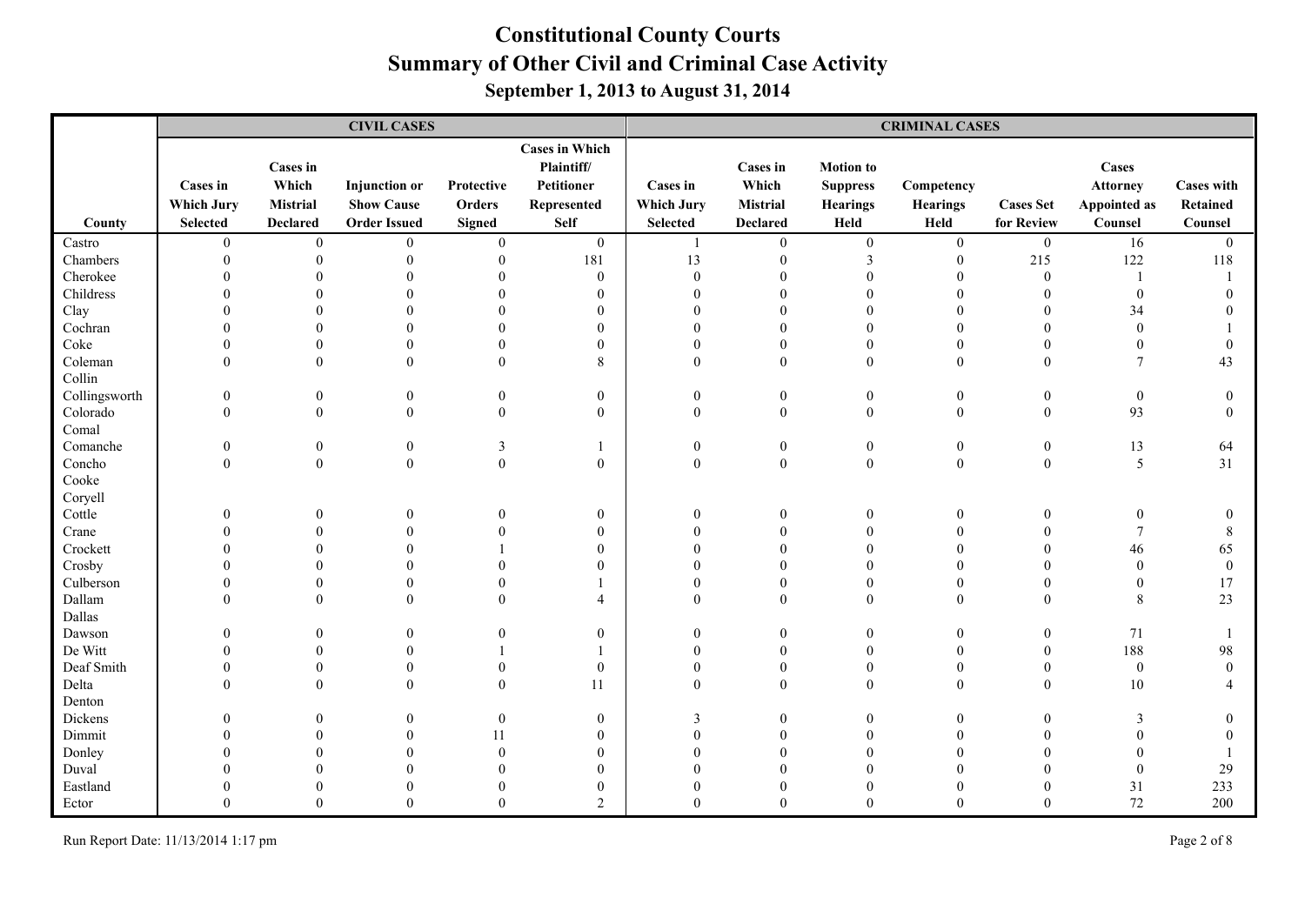|                 |                                                         |                                                  | <b>CIVIL CASES</b>                                               |                                       |                                                                                 |                                                  |                                                                |                                                                | <b>CRIMINAL CASES</b>                 |                                  |                                                            |                                          |
|-----------------|---------------------------------------------------------|--------------------------------------------------|------------------------------------------------------------------|---------------------------------------|---------------------------------------------------------------------------------|--------------------------------------------------|----------------------------------------------------------------|----------------------------------------------------------------|---------------------------------------|----------------------------------|------------------------------------------------------------|------------------------------------------|
| County          | <b>Cases</b> in<br><b>Which Jury</b><br><b>Selected</b> | Cases in<br>Which<br>Mistrial<br><b>Declared</b> | <b>Injunction</b> or<br><b>Show Cause</b><br><b>Order Issued</b> | Protective<br>Orders<br><b>Signed</b> | <b>Cases in Which</b><br>Plaintiff/<br>Petitioner<br>Represented<br><b>Self</b> | Cases in<br><b>Which Jury</b><br><b>Selected</b> | <b>Cases in</b><br>Which<br><b>Mistrial</b><br><b>Declared</b> | <b>Motion</b> to<br><b>Suppress</b><br><b>Hearings</b><br>Held | Competency<br><b>Hearings</b><br>Held | <b>Cases Set</b><br>for Review   | Cases<br><b>Attorney</b><br><b>Appointed as</b><br>Counsel | <b>Cases with</b><br>Retained<br>Counsel |
| Edwards         | $\overline{0}$                                          | $\boldsymbol{0}$                                 | $\overline{0}$                                                   | $\mathbf{0}$                          | $\overline{1}$                                                                  | $\overline{0}$                                   | $\mathbf{0}$                                                   | $\mathbf{0}$                                                   | $\mathbf{0}$                          | $\boldsymbol{0}$                 | $\mathfrak{Z}$                                             | 2                                        |
| El Paso         |                                                         |                                                  |                                                                  |                                       |                                                                                 |                                                  |                                                                |                                                                |                                       |                                  |                                                            |                                          |
| Ellis           |                                                         |                                                  |                                                                  |                                       |                                                                                 |                                                  |                                                                |                                                                |                                       |                                  |                                                            |                                          |
| Erath           |                                                         |                                                  |                                                                  |                                       |                                                                                 |                                                  |                                                                |                                                                |                                       |                                  |                                                            |                                          |
| Falls           | $\theta$                                                |                                                  | $\theta$                                                         | $\boldsymbol{0}$                      | $\mathfrak{Z}$                                                                  | $\overline{0}$                                   | $\boldsymbol{0}$                                               | $\boldsymbol{0}$                                               | $\boldsymbol{0}$                      | $\boldsymbol{0}$                 | 209                                                        | 125                                      |
| Fannin          |                                                         |                                                  | $\theta$                                                         | $\boldsymbol{0}$                      | $\boldsymbol{0}$                                                                |                                                  |                                                                |                                                                |                                       |                                  |                                                            |                                          |
| Fayette         |                                                         |                                                  | $\Omega$<br>$\Omega$                                             | $\theta$                              | 14                                                                              | $\boldsymbol{0}$                                 | $\theta$                                                       | $\mathbf{0}$                                                   | $\overline{0}$                        | 62                               | 98                                                         | 130                                      |
| Fisher<br>Floyd |                                                         |                                                  | $\mathfrak{D}$                                                   | $\boldsymbol{0}$<br>3                 | $\boldsymbol{0}$<br>$\mathbf{0}$                                                | $\theta$<br>$\Omega$                             | $\Omega$                                                       | $\theta$<br>$\theta$                                           | $\theta$<br>$\Omega$                  | $\boldsymbol{0}$<br>$\mathbf{0}$ | $\boldsymbol{0}$<br>18                                     | 9                                        |
| Foard           | $\Omega$                                                | $\theta$                                         | $\mathbf{0}$                                                     | $\mathbf{0}$                          | $\mathbf{0}$                                                                    | $\overline{0}$                                   | $\Omega$                                                       | $\mathbf{0}$                                                   | $\mathbf{0}$                          | $\mathbf{0}$                     | $\boldsymbol{0}$                                           | $\theta$                                 |
| Fort Bend       |                                                         |                                                  |                                                                  |                                       |                                                                                 |                                                  |                                                                |                                                                |                                       |                                  |                                                            |                                          |
| Franklin        | $\Omega$                                                |                                                  | $\theta$                                                         | 7                                     | $\sqrt{2}$                                                                      | $\theta$                                         | $\Omega$                                                       | $\Omega$                                                       | $\theta$                              | $\overline{3}$                   | 15                                                         | 60                                       |
| Freestone       | 0                                                       |                                                  | $\theta$                                                         |                                       | 55                                                                              | $\theta$                                         | $\Omega$                                                       | $\Omega$                                                       | $\theta$                              | $\theta$                         | 89                                                         | 131                                      |
| Frio            |                                                         |                                                  | $\theta$                                                         | $\overline{4}$                        | $\boldsymbol{0}$                                                                | $\Omega$                                         | $\theta$                                                       | $\theta$                                                       | $\theta$                              | $\mathbf{0}$                     | $\overline{1}$                                             | 18                                       |
| Gaines          | $\Omega$                                                | $\Omega$                                         | $\Omega$                                                         | $\theta$                              | $\theta$                                                                        | $\Omega$                                         | $\Omega$                                                       | $\Omega$                                                       | $\Omega$                              | $\theta$                         | 39                                                         | 37                                       |
| Galveston       |                                                         |                                                  |                                                                  |                                       |                                                                                 |                                                  |                                                                |                                                                |                                       |                                  |                                                            |                                          |
| Garza           | $\theta$                                                |                                                  | $\theta$                                                         | $\boldsymbol{0}$                      | $\boldsymbol{0}$                                                                | $\boldsymbol{0}$                                 | $\theta$                                                       | $\mathbf{0}$                                                   | $\overline{0}$                        | $\boldsymbol{0}$                 | 29                                                         | 55                                       |
| Gillespie       | $\Omega$                                                |                                                  | $\Omega$                                                         | $\mathbf{0}$                          | $\sqrt{2}$                                                                      |                                                  |                                                                |                                                                | $\theta$                              | $\mathbf{0}$                     | 125                                                        | 185                                      |
| Glasscock       | $\Omega$                                                |                                                  | $\Omega$                                                         | $\mathbf{0}$                          | $\mathbf{0}$                                                                    | $\overline{\mathcal{A}}$                         | $\theta$                                                       | $\theta$                                                       | $\theta$                              | $\mathbf{0}$                     | $\mathbf{0}$                                               | 2                                        |
| Goliad          |                                                         |                                                  | $\Omega$                                                         | $\boldsymbol{0}$                      | $\,$ 8 $\,$                                                                     | $\theta$                                         |                                                                | $\theta$                                                       |                                       | $\mathbf{0}$                     | $\boldsymbol{0}$                                           | 50                                       |
| Gonzales        |                                                         | $\Omega$                                         | $\Omega$                                                         | $\sqrt{2}$                            |                                                                                 | $\overline{0}$                                   | $\theta$                                                       | $\overline{4}$                                                 | $\theta$                              | $\boldsymbol{0}$                 | 165                                                        | 89                                       |
| Gray            | $\Omega$                                                | $\Omega$                                         | $\theta$                                                         | 15                                    | $\mathbf{0}$                                                                    | $\overline{0}$                                   | $\Omega$                                                       | $\mathbf{0}$                                                   | $\theta$                              | $\mathbf{0}$                     | 163                                                        | 12                                       |
| Grayson         |                                                         |                                                  |                                                                  |                                       |                                                                                 |                                                  |                                                                |                                                                |                                       |                                  |                                                            |                                          |
| Gregg<br>Grimes | $\theta$<br>$\Omega$                                    | $\Omega$<br>$\Omega$                             | $\boldsymbol{0}$<br>$\overline{0}$                               | $\boldsymbol{0}$<br>14                | $\mathbf{0}$<br>$\mathbf{0}$                                                    | $\mathbf{0}$                                     | $\boldsymbol{0}$                                               | $\mathbf{0}$                                                   | $\mathbf{0}$                          | $\boldsymbol{0}$                 | $40\,$                                                     | 41                                       |
| Guadalupe       |                                                         |                                                  |                                                                  |                                       |                                                                                 |                                                  |                                                                |                                                                |                                       |                                  |                                                            |                                          |
| Hale            | $\theta$                                                |                                                  | $\theta$                                                         | $\boldsymbol{0}$                      | $\mathbf{0}$                                                                    | $\overline{2}$                                   | $\Omega$                                                       | 16                                                             |                                       | $\boldsymbol{0}$                 | 281                                                        | 170                                      |
| Hall            |                                                         |                                                  | $\Omega$                                                         | $\mathbf{0}$                          | $\mathbf{0}$                                                                    | $\Omega$                                         | $\Omega$                                                       | $\theta$                                                       | $\Omega$                              | $\theta$                         | $\mathbf{0}$                                               | $\overline{0}$                           |
| Hamilton        |                                                         |                                                  | $\Omega$                                                         | $\mathfrak{Z}$                        | 20                                                                              | $\overline{0}$                                   | $\Omega$                                                       | $\theta$                                                       | $\theta$                              | $\boldsymbol{0}$                 | $25\,$                                                     | 7                                        |
| Hansford        |                                                         |                                                  |                                                                  |                                       | $\mathbf{0}$                                                                    | $\theta$                                         |                                                                |                                                                |                                       | $\Omega$                         | 34                                                         | 23                                       |
| Hardeman        | $\Omega$                                                | $\theta$                                         | $\mathbf{0}$                                                     | $\boldsymbol{0}$                      | $\boldsymbol{0}$                                                                | $\boldsymbol{0}$                                 | $\Omega$                                                       | $\boldsymbol{0}$                                               | $\overline{0}$                        | $\boldsymbol{0}$                 | $\mathbf{0}$                                               | $\overline{0}$                           |
| Hardin          | $\Omega$                                                | $\boldsymbol{0}$                                 | $\mathbf{0}$                                                     | $\mathbf{0}$                          | $\mathbf{0}$                                                                    | $\mathbf{0}$                                     | $\theta$                                                       | $\mathbf{0}$                                                   | $\mathbf{0}$                          | $\mathbf{0}$                     | 267                                                        | 7                                        |
| Harris          |                                                         |                                                  |                                                                  |                                       |                                                                                 |                                                  |                                                                |                                                                |                                       |                                  |                                                            |                                          |
| Harrison        |                                                         |                                                  |                                                                  |                                       |                                                                                 |                                                  |                                                                |                                                                |                                       |                                  |                                                            |                                          |

Run Report Date: 11/13/2014 1:17 pm Page 3 of 8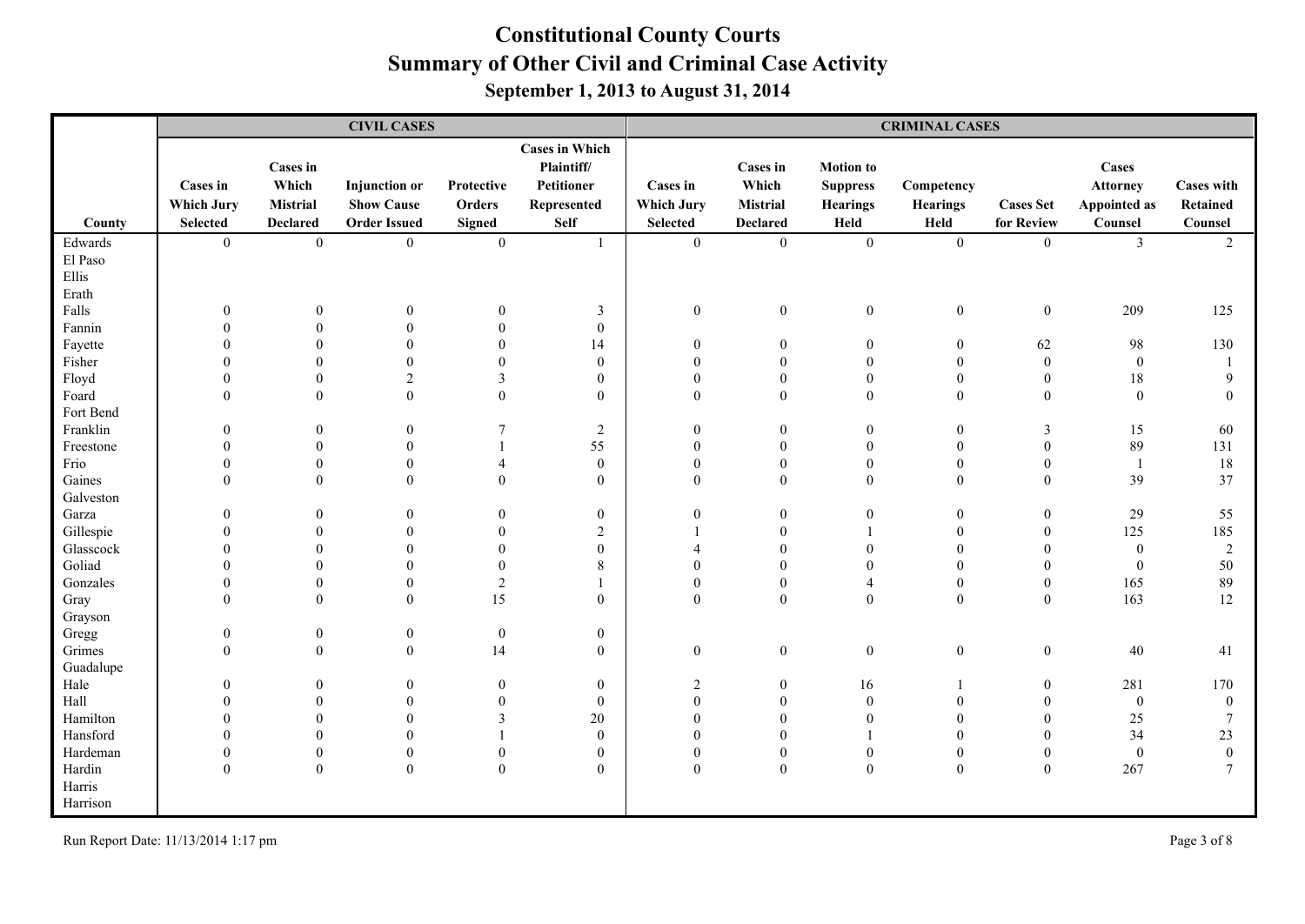|            |                                      |                                      | <b>CIVIL CASES</b>                        |                      |                                                                  |                                      |                                             |                                                        | <b>CRIMINAL CASES</b>         |                  |                                                 |                                      |
|------------|--------------------------------------|--------------------------------------|-------------------------------------------|----------------------|------------------------------------------------------------------|--------------------------------------|---------------------------------------------|--------------------------------------------------------|-------------------------------|------------------|-------------------------------------------------|--------------------------------------|
|            | <b>Cases in</b><br><b>Which Jury</b> | <b>Cases in</b><br>Which<br>Mistrial | <b>Injunction</b> or<br><b>Show Cause</b> | Protective<br>Orders | <b>Cases in Which</b><br>Plaintiff/<br>Petitioner<br>Represented | <b>Cases</b> in<br><b>Which Jury</b> | <b>Cases in</b><br>Which<br><b>Mistrial</b> | <b>Motion</b> to<br><b>Suppress</b><br><b>Hearings</b> | Competency<br><b>Hearings</b> | <b>Cases Set</b> | Cases<br><b>Attorney</b><br><b>Appointed as</b> | <b>Cases with</b><br><b>Retained</b> |
| County     | <b>Selected</b>                      | <b>Declared</b>                      | <b>Order Issued</b>                       | <b>Signed</b>        | <b>Self</b>                                                      | <b>Selected</b>                      | <b>Declared</b>                             | Held                                                   | Held                          | for Review       | Counsel                                         | Counsel                              |
| Hartley    | $\boldsymbol{0}$                     | $\boldsymbol{0}$                     | $\overline{0}$                            | $\mathbf{0}$         | $\overline{0}$                                                   | $\boldsymbol{0}$                     | $\boldsymbol{0}$                            | $\boldsymbol{0}$                                       | $\boldsymbol{0}$              | $\overline{0}$   | 8                                               | 5                                    |
| Haskell    | $\theta$                             | $\boldsymbol{0}$                     | $\mathbf{0}$                              | $\mathbf{0}$         | $\overline{0}$                                                   | $\overline{0}$                       | $\boldsymbol{0}$                            | $\boldsymbol{0}$                                       | $\mathbf{0}$                  | $\boldsymbol{0}$ | 52                                              | $\overline{2}$                       |
| Hays       |                                      |                                      |                                           |                      |                                                                  |                                      |                                             |                                                        |                               |                  |                                                 |                                      |
| Hemphill   | $\Omega$                             | $\theta$                             | $\bf{0}$                                  | $\boldsymbol{0}$     | 0                                                                | $\theta$                             | $\mathbf{0}$                                | $\mathbf{0}$                                           | $\overline{0}$                | $\boldsymbol{0}$ | $\overline{3}$                                  | $\overline{0}$                       |
| Henderson  | $\Omega$                             | $\mathbf{0}$                         | $\mathbf{0}$                              | 5                    | $\overline{4}$                                                   | $\Omega$                             | $\boldsymbol{0}$                            | $\mathbf{0}$                                           | $\overline{0}$                | $\mathbf{0}$     | 51                                              | 6                                    |
| Hidalgo    |                                      |                                      |                                           |                      |                                                                  |                                      |                                             |                                                        |                               |                  |                                                 |                                      |
| $\rm Hill$ |                                      | $\Omega$                             | $\overline{0}$                            | $\overline{0}$       | $\boldsymbol{0}$                                                 | $\theta$                             | $\mathbf{0}$                                | $\theta$                                               |                               | $\boldsymbol{0}$ | $\overline{4}$                                  | 131                                  |
| Hockley    |                                      | $\Omega$                             | $\theta$                                  | $\theta$             | 107                                                              | $\theta$                             | $\theta$                                    | $\theta$                                               | $\Omega$                      | $\theta$         | $\Omega$                                        | 89                                   |
| Hood       |                                      | $\Omega$                             | $\theta$                                  | $\Omega$             | $\boldsymbol{0}$                                                 | $\theta$                             | $\mathbf{0}$                                | $\theta$                                               | $\Omega$                      | $\theta$         |                                                 | $\Omega$                             |
| Hopkins    |                                      | $\theta$                             | $\theta$                                  | $\theta$             | 8                                                                | $\theta$                             | $\theta$                                    | $\theta$                                               | $\Omega$                      | $\theta$         | $\Omega$                                        | $\Omega$                             |
| Houston    |                                      |                                      |                                           |                      |                                                                  |                                      |                                             |                                                        |                               |                  |                                                 |                                      |
| Howard     |                                      | $\Omega$                             | $\Omega$                                  | $\theta$             | 3                                                                | $\Omega$                             | $\mathbf{0}$                                | $\mathbf{0}$                                           | $\Omega$                      | $\theta$         | 98                                              | $\boldsymbol{0}$                     |
| Hudspeth   |                                      | $\Omega$                             | $\Omega$                                  | $\Omega$             | $\mathbf{0}$                                                     | $\Omega$                             | $\theta$                                    | $\Omega$                                               | $\Omega$                      | $\Omega$         | 20                                              | $\theta$                             |
| Hunt       |                                      |                                      | $\Omega$                                  |                      | $\theta$                                                         | $\Omega$                             | $\Omega$                                    | $\Omega$                                               |                               | $\Omega$         | $\boldsymbol{0}$                                | $\theta$                             |
| Hutchinson |                                      |                                      |                                           |                      | $\mathbf{0}$                                                     | $\Omega$                             | $\Omega$                                    | $\Omega$                                               |                               | $\Omega$         | 80                                              | 19                                   |
| Irion      |                                      |                                      |                                           |                      | $\overline{0}$                                                   |                                      | $\Omega$                                    |                                                        |                               | $\Omega$         | $\mathbf{0}$                                    | 13                                   |
| Jack       |                                      |                                      |                                           |                      | $\Omega$                                                         | $\Omega$                             | $\Omega$                                    | $\Omega$                                               |                               | $\Omega$         | 64                                              |                                      |
| Jackson    |                                      |                                      | $\Omega$                                  |                      | $\overline{2}$                                                   | $\Omega$                             | $\Omega$                                    | $\Omega$                                               |                               | $\theta$         | 38                                              | 50                                   |
| Jasper     |                                      | $\Omega$                             | $\Omega$                                  |                      | $\Omega$                                                         | $\Omega$                             | $\Omega$                                    | $\Omega$                                               |                               | $\theta$         | 166                                             | 108                                  |
| Jeff Davis |                                      | $\Omega$                             | $\Omega$                                  | $\Omega$             | $\mathbf{0}$                                                     | $\theta$                             | $\Omega$                                    | $\Omega$                                               |                               | $\theta$         | $\theta$                                        |                                      |
| Jefferson  |                                      |                                      | $\Omega$                                  | $\theta$             | $\boldsymbol{0}$                                                 | $\Omega$                             | $\theta$                                    | $\Omega$                                               |                               | $\mathbf{0}$     |                                                 | $\bf{0}$                             |
| Jim Hogg   |                                      | $\theta$                             | $\overline{0}$                            | $\boldsymbol{0}$     | $\mathbf{0}$                                                     | $\theta$                             | $\theta$                                    | $\mathbf{0}$                                           | $\theta$                      | $\boldsymbol{0}$ | $\theta$                                        | $\overline{0}$                       |
| Jim Wells  |                                      | $\theta$                             | $\mathbf{0}$                              | 12                   | $\mathbf{0}$                                                     | $\mathbf{0}$                         | $\boldsymbol{0}$                            | $\theta$                                               | $\boldsymbol{0}$              | 13               |                                                 | 10                                   |
| Johnson    |                                      |                                      |                                           |                      |                                                                  |                                      |                                             |                                                        |                               |                  |                                                 |                                      |
| Jones      |                                      |                                      |                                           |                      |                                                                  |                                      |                                             |                                                        |                               |                  |                                                 |                                      |
| Karnes     | $\theta$                             | $\boldsymbol{0}$                     | $\boldsymbol{0}$                          | $\overline{4}$       | $\mathbf{0}$                                                     | $\boldsymbol{0}$                     | $\boldsymbol{0}$                            | $\sqrt{2}$                                             | $\boldsymbol{0}$              | $\boldsymbol{0}$ | 52                                              | 49                                   |
| Kaufman    |                                      |                                      |                                           |                      |                                                                  |                                      |                                             |                                                        |                               |                  |                                                 |                                      |
| Kendall    |                                      |                                      |                                           |                      |                                                                  |                                      |                                             |                                                        |                               |                  |                                                 |                                      |
| Kenedy     | $\theta$                             | $\theta$                             | $\theta$                                  | $\boldsymbol{0}$     | $\mathbf{0}$                                                     | $\theta$                             | $\mathbf{0}$                                | $\boldsymbol{0}$                                       | $\overline{0}$                | $\boldsymbol{0}$ | $\boldsymbol{0}$                                | $\mathbf{0}$                         |
| Kent       | $\Omega$                             | $\Omega$                             | $\theta$                                  | $\mathbf{0}$         | $\boldsymbol{0}$                                                 | $\theta$                             | $\boldsymbol{0}$                            | $\boldsymbol{0}$                                       | $\theta$                      | $\boldsymbol{0}$ | $\overline{2}$                                  | $\theta$                             |
| Kerr       |                                      |                                      |                                           |                      |                                                                  |                                      |                                             |                                                        |                               |                  |                                                 |                                      |
| Kimble     |                                      | $\Omega$                             | $\Omega$                                  |                      | $\overline{0}$                                                   |                                      | $\theta$                                    | $\Omega$                                               | $\Omega$                      | $\mathbf{0}$     | 23                                              | 2                                    |
| King       |                                      |                                      |                                           |                      | $\boldsymbol{0}$                                                 |                                      | $\theta$                                    |                                                        |                               | $\theta$         | $\boldsymbol{0}$                                | $\boldsymbol{0}$                     |
| Kinney     |                                      | $\Omega$                             | $\Omega$                                  |                      | $\Omega$                                                         | $\Omega$                             | $\Omega$                                    | $\Omega$                                               | $\Omega$                      | $\Omega$         | $\Omega$                                        | $\Omega$                             |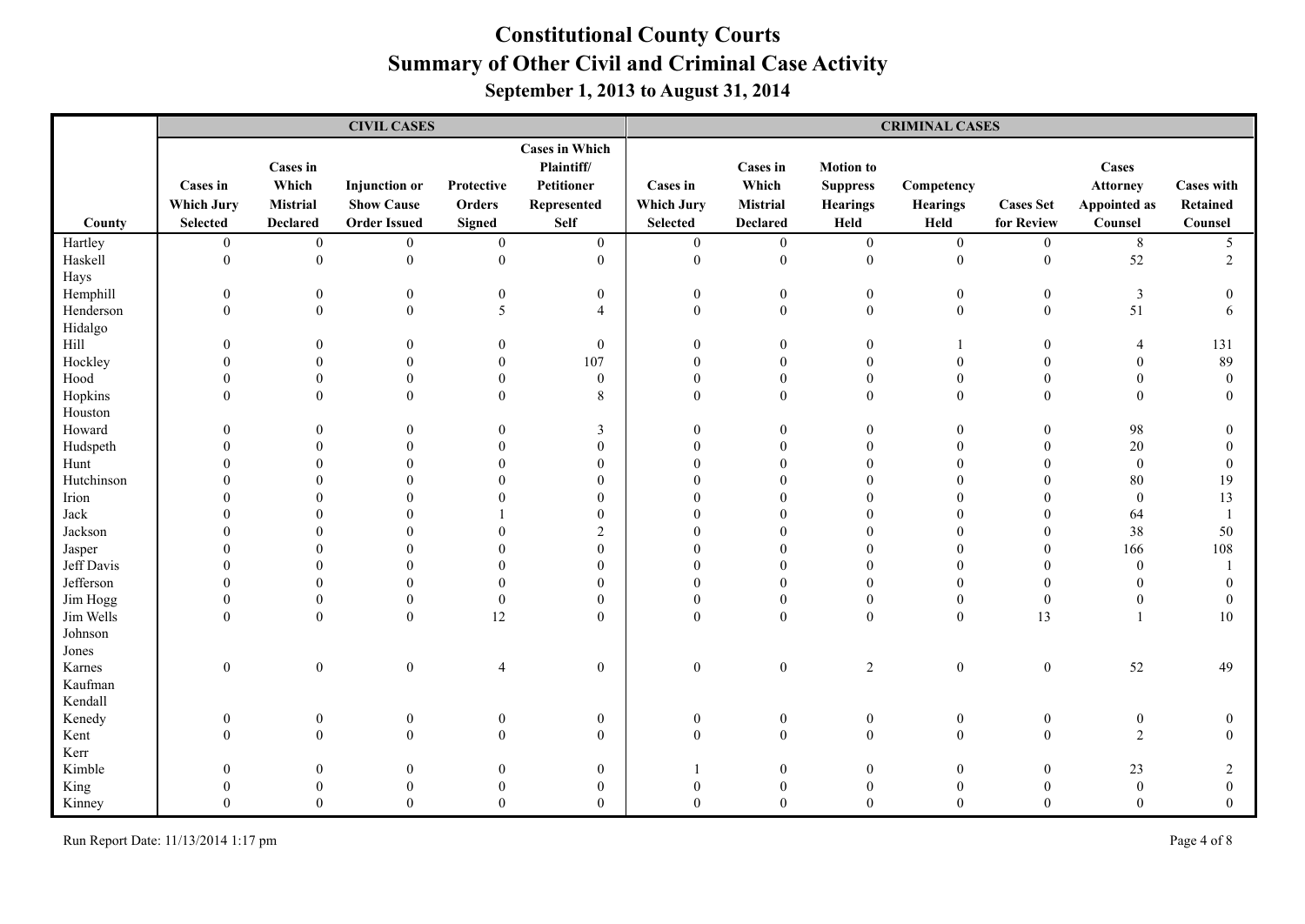|            |                   |                          | <b>CIVIL CASES</b>   |                |                                                   |                   |                   |                                     | <b>CRIMINAL CASES</b> |                  |                          |                   |
|------------|-------------------|--------------------------|----------------------|----------------|---------------------------------------------------|-------------------|-------------------|-------------------------------------|-----------------------|------------------|--------------------------|-------------------|
|            | <b>Cases in</b>   | <b>Cases</b> in<br>Which | <b>Injunction</b> or | Protective     | <b>Cases in Which</b><br>Plaintiff/<br>Petitioner | <b>Cases</b> in   | Cases in<br>Which | <b>Motion</b> to<br><b>Suppress</b> | Competency            |                  | Cases<br><b>Attorney</b> | <b>Cases with</b> |
|            | <b>Which Jury</b> | Mistrial                 | <b>Show Cause</b>    | Orders         | Represented                                       | <b>Which Jury</b> | <b>Mistrial</b>   | <b>Hearings</b>                     | <b>Hearings</b>       | <b>Cases Set</b> | <b>Appointed as</b>      | Retained          |
| County     | <b>Selected</b>   | <b>Declared</b>          | <b>Order Issued</b>  | <b>Signed</b>  | <b>Self</b>                                       | <b>Selected</b>   | <b>Declared</b>   | Held                                | Held                  | for Review       | Counsel                  | Counsel           |
| Kleberg    | $\boldsymbol{0}$  | $\boldsymbol{0}$         | $\overline{0}$       | $\mathbf{0}$   | $\tau$                                            | $\mathbf{0}$      | $\overline{0}$    | $\boldsymbol{0}$                    | $\mathbf{0}$          | $\mathbf{0}$     | $\mathbf{0}$             | $\theta$          |
| Knox       | $\theta$          | $\boldsymbol{0}$         | $\theta$             |                | $\boldsymbol{0}$                                  | $\mathbf{0}$      | $\mathbf{0}$      | $\boldsymbol{0}$                    | $\mathbf{0}$          | $\theta$         | $\boldsymbol{0}$         | $\mathbf{0}$      |
| La Salle   |                   | $\theta$                 | $\Omega$             |                | $\Omega$                                          | $\theta$          | $\Omega$          | $\theta$                            | $\Omega$              | $\Omega$         | 83                       | 44                |
| Lamar      |                   | $\Omega$                 | $\Omega$             |                |                                                   | $\Omega$          | $\Omega$          | $\theta$                            |                       | $\theta$         | 416                      | 115               |
| Lamb       |                   | $\Omega$                 | $\Omega$             |                | $\mathbf{0}$                                      | $\Omega$          | $\Omega$          | $\mathfrak{D}$                      |                       | $\Omega$         | 70                       | 33                |
| Lampasas   |                   |                          | $\Omega$             | 11             | 12                                                |                   | $\Omega$          | $\Omega$                            |                       | $\Omega$         | 85                       | $\mathbf{0}$      |
| Lavaca     |                   |                          | $\Omega$             | $\theta$       | $\mathbf{0}$                                      | $\Omega$          | $\Omega$          | $\Omega$                            |                       | $\Omega$         | 61                       | 21                |
| Lee        |                   | $\Omega$                 | $\Omega$             |                | $\theta$                                          | $\Omega$          | $\Omega$          | $\Omega$                            |                       | $\Omega$         | $\theta$                 | $\Omega$          |
| Leon       |                   | $\Omega$                 | $\Omega$             |                | $\theta$                                          | $\Omega$          | $\Omega$          | $\Omega$                            |                       |                  | 10                       |                   |
| Liberty    |                   | $\theta$                 | $\Omega$             | $\Omega$       | $\theta$                                          | $\theta$          | $\Omega$          | $\theta$                            | $\theta$              | $\mathbf{0}$     | $\mathbf{0}$             | $\Omega$          |
| Limestone  |                   | $\theta$                 | $\Omega$             |                | $\theta$                                          | $\theta$          | $\theta$          | $\overline{2}$                      | $\theta$              | 47               | 158                      | 184               |
| Lipscomb   |                   | $\Omega$                 | $\Omega$             |                | $\theta$                                          | $\Omega$          | $\Omega$          | $\theta$                            | $\Omega$              | $\theta$         | $\sqrt{5}$               | $\mathbf{0}$      |
| Live Oak   |                   | $\Omega$                 | $\Omega$             |                | 6                                                 | $\Omega$          | $\Omega$          | $\Omega$                            | $\Omega$              | $\theta$         | 169                      | 12                |
| Llano      |                   | $\theta$                 | $\theta$             |                |                                                   | $\Omega$          | $\theta$          | $\Omega$                            | $\theta$              | $\theta$         | 89                       | 121               |
| Loving     |                   | $\Omega$                 | $\theta$             | $\Omega$       | $\theta$                                          | $\theta$          | $\theta$          | $\theta$                            | $\Omega$              | $\theta$         | $\theta$                 | $\mathbf{0}$      |
| Lubbock    |                   |                          |                      |                |                                                   |                   |                   |                                     |                       |                  |                          |                   |
| Lynn       |                   | $\Omega$                 | $\Omega$             | $\Omega$       | $\mathbf{0}$                                      | $\theta$          | $\theta$          | $\theta$                            | $\Omega$              | $\theta$         | $\sqrt{2}$               | $\mathbf{0}$      |
| Madison    |                   | $\Omega$                 | $\Omega$             | $\Omega$       | 35                                                | $\Omega$          | $\Omega$          | $\Omega$                            |                       | $\theta$         | 128                      | 64                |
| Marion     |                   | $\Omega$                 | $\Omega$             | $\Omega$       | 14                                                | $\Omega$          | $\Omega$          | $\Omega$                            |                       | $\Omega$         | 68                       | 54                |
| Martin     |                   | $\Omega$                 |                      | $\Omega$       | $\theta$                                          | $\Omega$          | $\Omega$          | $\Omega$                            |                       | $\Omega$         | $\theta$                 | 29                |
| Mason      |                   | $\theta$                 |                      |                | $\overline{\mathcal{A}}$                          | $\Omega$          | $\Omega$          | $\mathbf{0}$                        |                       | $\theta$         | 6                        | $\mathfrak{Z}$    |
| Matagorda  |                   | $\theta$                 | $\Omega$             |                | $\theta$                                          | $\Omega$          | $\Omega$          | 11                                  | $\Omega$              | $\Omega$         | 65                       | 133               |
| Maverick   |                   | $\theta$                 | $\overline{0}$       | $\theta$       | 63                                                | $\theta$          | $\mathbf{0}$      | $\boldsymbol{0}$                    | $\mathbf{0}$          | $\theta$         | 44                       | $\sqrt{2}$        |
| McCulloch  |                   | $\Omega$                 | $\Omega$             | $\Omega$       | $\Omega$                                          | $\Omega$          | $\Omega$          | $\Omega$                            | $\Omega$              | $\Omega$         | $\theta$                 | $\Omega$          |
| McLennan   |                   |                          |                      |                |                                                   |                   |                   |                                     |                       |                  |                          |                   |
| McMullen   | $\Omega$          | $\theta$                 | $\mathbf{0}$         | $\mathbf{0}$   | $\boldsymbol{0}$                                  | $\boldsymbol{0}$  | $\boldsymbol{0}$  | $\boldsymbol{0}$                    | $\mathbf{0}$          | $\boldsymbol{0}$ | $\boldsymbol{0}$         | $\mathbf{0}$      |
| Medina     |                   |                          |                      |                |                                                   |                   |                   |                                     |                       |                  |                          |                   |
| Menard     | $\Omega$          | $\theta$                 | $\theta$             | $\overline{2}$ | $\sqrt{2}$                                        | $\mathbf{0}$      | $\mathbf{0}$      | $\boldsymbol{0}$                    | $\theta$              | $\boldsymbol{0}$ | 6                        | 31                |
| Midland    |                   | $\Omega$                 | $\Omega$             | $\theta$       | $\overline{2}$                                    | $\Omega$          | $\theta$          | $\theta$                            |                       | $\theta$         | $\theta$                 |                   |
| Milam      |                   | $\theta$                 | $\Omega$             | $\Omega$       | 8                                                 | $\Omega$          | $\theta$          | 3                                   |                       |                  | 16                       | 125               |
| Mills      |                   | $\Omega$                 |                      |                | $\Omega$                                          | $\Omega$          | $\Omega$          |                                     |                       | $\Omega$         | 14                       | 8                 |
| Mitchell   |                   | $\theta$                 | $\Omega$             |                | $\boldsymbol{0}$                                  | $\theta$          | $\theta$          | $\theta$                            | $\theta$              | $\boldsymbol{0}$ | 37                       | 35                |
| Montague   |                   | $\mathbf{0}$             |                      | 3              | $\theta$                                          | $\Omega$          | $\theta$          | $\theta$                            | $\theta$              | $\Omega$         | 71                       | 287               |
| Montgomery |                   |                          |                      |                |                                                   |                   |                   |                                     |                       |                  |                          |                   |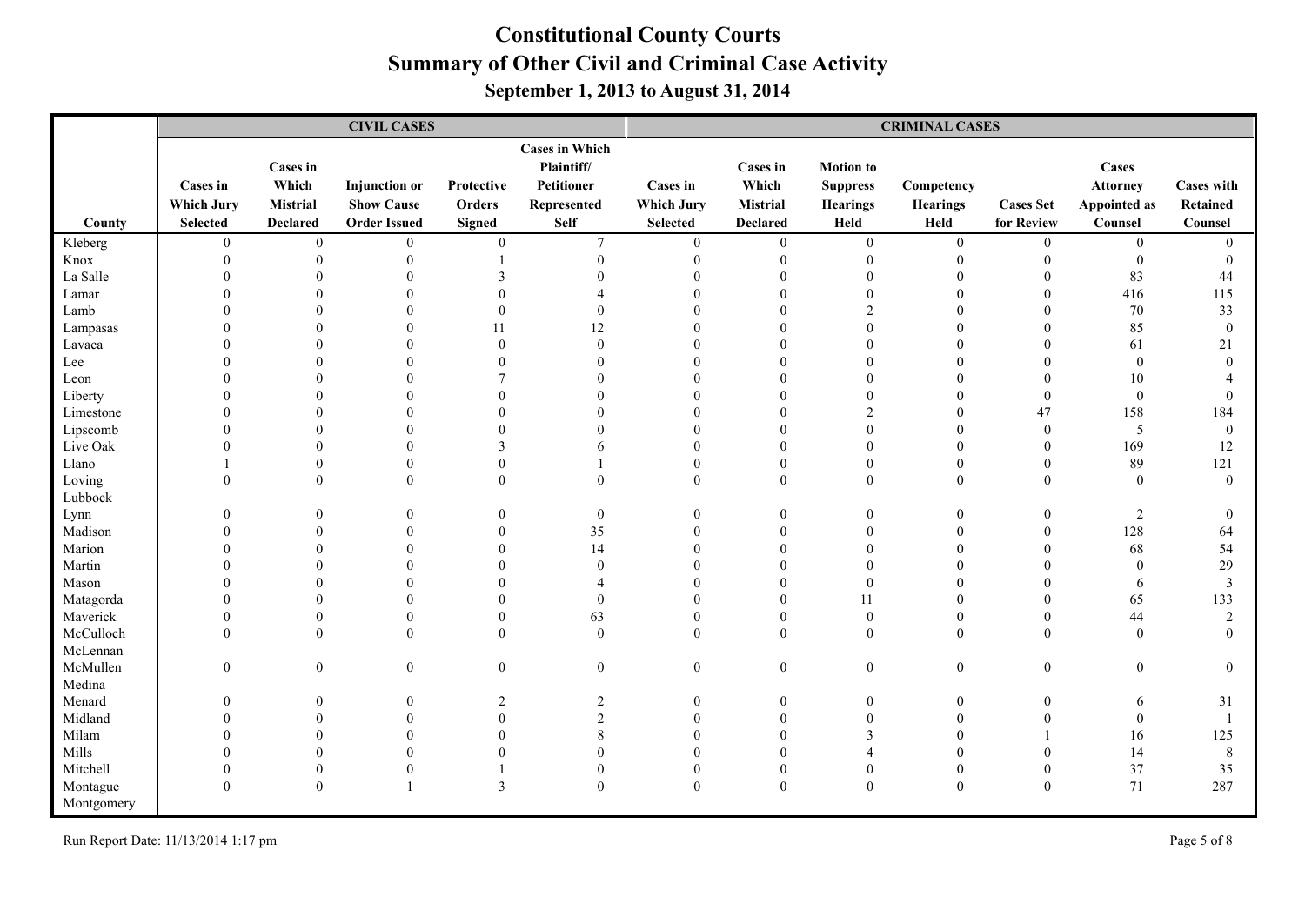|               |                                      |                                      | <b>CIVIL CASES</b>                        |                      |                                                                         |                                      |                                      |                                                        | <b>CRIMINAL CASES</b>         |                  |                                                 |                               |
|---------------|--------------------------------------|--------------------------------------|-------------------------------------------|----------------------|-------------------------------------------------------------------------|--------------------------------------|--------------------------------------|--------------------------------------------------------|-------------------------------|------------------|-------------------------------------------------|-------------------------------|
|               | <b>Cases in</b><br><b>Which Jury</b> | <b>Cases in</b><br>Which<br>Mistrial | <b>Injunction</b> or<br><b>Show Cause</b> | Protective<br>Orders | <b>Cases in Which</b><br>Plaintiff/<br><b>Petitioner</b><br>Represented | <b>Cases</b> in<br><b>Which Jury</b> | <b>Cases in</b><br>Which<br>Mistrial | <b>Motion</b> to<br><b>Suppress</b><br><b>Hearings</b> | Competency<br><b>Hearings</b> | <b>Cases Set</b> | Cases<br><b>Attorney</b><br><b>Appointed as</b> | <b>Cases with</b><br>Retained |
| County        | <b>Selected</b>                      | <b>Declared</b>                      | <b>Order Issued</b>                       | <b>Signed</b>        | <b>Self</b>                                                             | <b>Selected</b>                      | <b>Declared</b>                      | Held                                                   | Held                          | for Review       | Counsel                                         | Counsel                       |
| Moore         | $\overline{0}$                       | $\boldsymbol{0}$                     | $\boldsymbol{0}$                          | $\boldsymbol{0}$     | $\mathbf{0}$                                                            | $\boldsymbol{0}$                     | $\boldsymbol{0}$                     | $\boldsymbol{0}$                                       | $\boldsymbol{0}$              | $\boldsymbol{0}$ | $\boldsymbol{0}$                                | $\overline{0}$                |
| Morris        | $\mathbf{0}$                         | $\boldsymbol{0}$                     | $\boldsymbol{0}$                          | $\boldsymbol{0}$     | 1                                                                       | $\boldsymbol{0}$                     | $\boldsymbol{0}$                     | $\boldsymbol{0}$                                       | $\mathbf{0}$                  | $\boldsymbol{0}$ | $90\,$                                          | $10\,$                        |
| Motley        | $\Omega$                             | $\mathbf{0}$                         | $\mathbf{0}$                              | $\theta$             | $\overline{0}$                                                          | $\theta$                             | $\mathbf{0}$                         | $\mathbf{0}$                                           | $\theta$                      | $\mathbf{0}$     | $\overline{2}$                                  | $\theta$                      |
| Nacogdoches   |                                      |                                      |                                           |                      |                                                                         |                                      |                                      |                                                        |                               |                  |                                                 |                               |
| Navarro       | $\mathbf{0}$                         | $\theta$                             | $\boldsymbol{0}$                          | $\boldsymbol{0}$     | 85                                                                      | $\mathbf{0}$                         | $\boldsymbol{0}$                     | $\boldsymbol{0}$                                       | $\mathbf{0}$                  | $\boldsymbol{0}$ | 143                                             | 198                           |
| Newton        | $\theta$                             | $\boldsymbol{0}$                     | $\boldsymbol{0}$                          | $\mathbf{0}$         | $\boldsymbol{0}$                                                        | $\theta$                             | $\boldsymbol{0}$                     | $\boldsymbol{0}$                                       | $\mathbf{0}$                  | $\boldsymbol{0}$ | $28\,$                                          | $\overline{4}$                |
| Nolan         |                                      |                                      |                                           |                      |                                                                         |                                      |                                      |                                                        |                               |                  |                                                 |                               |
| Nueces        |                                      |                                      |                                           |                      |                                                                         |                                      |                                      |                                                        |                               |                  |                                                 |                               |
| Ochiltree     | $\theta$                             | $\overline{0}$                       | $\mathbf{0}$                              | $\boldsymbol{0}$     | 77                                                                      | $\theta$                             | $\boldsymbol{0}$                     | $\mathbf{0}$                                           | $\mathbf{0}$                  | $\mathbf{0}$     | $\boldsymbol{0}$                                | 149                           |
| Oldham        | $\Omega$                             | $\Omega$                             | $\theta$                                  | $\theta$             | $\mathfrak{Z}$                                                          | $\Omega$                             | $\mathbf{0}$                         | $\theta$                                               | $\theta$                      | $\mathbf{0}$     | 14                                              | 34                            |
| Orange        |                                      |                                      |                                           |                      |                                                                         |                                      |                                      |                                                        |                               |                  |                                                 |                               |
| Palo Pinto    | $\Omega$                             | $\theta$                             | $\mathbf{0}$                              | $\overline{0}$       | 7                                                                       | $\mathbf{0}$                         | $\boldsymbol{0}$                     | $\bf{0}$                                               | $\mathbf{0}$                  | $\boldsymbol{0}$ | $47\,$                                          | 43                            |
| Panola        |                                      |                                      |                                           |                      |                                                                         |                                      |                                      |                                                        |                               |                  |                                                 |                               |
| Parker        |                                      | $\Omega$                             | $\Omega$                                  | $\Omega$             | $\boldsymbol{0}$                                                        |                                      |                                      |                                                        |                               |                  |                                                 |                               |
| Parmer        |                                      |                                      |                                           | $\theta$             | $\boldsymbol{0}$                                                        | 0                                    | $\theta$                             | $\boldsymbol{0}$                                       | $\Omega$                      | $\bf{0}$         | $\boldsymbol{0}$                                | $\boldsymbol{0}$              |
| Pecos         |                                      |                                      |                                           |                      | $\overline{c}$                                                          |                                      |                                      | $\theta$                                               |                               | $\overline{0}$   | 31                                              | 121                           |
| Polk          |                                      |                                      |                                           |                      | $\boldsymbol{0}$                                                        | $\Omega$                             |                                      | $\Omega$                                               |                               | $\theta$         | $\theta$                                        | $\mathbf{0}$                  |
| Potter        |                                      | $\Omega$                             | $\Omega$                                  | $\Omega$             | $\mathbf{0}$                                                            |                                      | $\Omega$                             | $\Omega$                                               | $\Omega$                      | $\theta$         | 8                                               |                               |
| Presidio      |                                      | $\Omega$                             | $\Omega$                                  | $\Omega$             | $\mathbf{0}$                                                            | $\Omega$                             | $\Omega$                             | $\theta$                                               | $\Omega$                      | $\mathbf{0}$     | $\mathbf{0}$                                    | 0                             |
| Rains         |                                      | $\Omega$                             | $\Omega$                                  | $\Omega$             | $\mathbf{0}$                                                            | $\Omega$                             | $\theta$                             | $\theta$                                               | $\Omega$                      | $\theta$         | $10\,$                                          | $\theta$                      |
| Randall       |                                      |                                      |                                           |                      |                                                                         |                                      |                                      |                                                        |                               |                  |                                                 |                               |
| Reagan        |                                      | $\theta$                             | $\theta$                                  | $\overline{2}$       | $\boldsymbol{0}$                                                        | $\Omega$                             | $\Omega$                             | $\theta$                                               | $\theta$                      | $\bf{0}$         | $27\,$                                          | 25                            |
| Real          |                                      | $\theta$                             | $\boldsymbol{0}$                          |                      | $\boldsymbol{0}$                                                        | $\Omega$                             | $\mathbf{0}$                         | $\,$ 8 $\,$                                            | $\theta$                      | $\bf{0}$         | 30                                              | 11                            |
| Red River     | $\Omega$                             | $\theta$                             | $\mathbf{0}$                              | $\boldsymbol{0}$     | $\mathbf{0}$                                                            | $\theta$                             | $\theta$                             | $\theta$                                               | $\theta$                      | $\theta$         | 30                                              | 42                            |
| Reeves        |                                      |                                      |                                           |                      |                                                                         |                                      |                                      |                                                        |                               |                  |                                                 |                               |
| Refugio       |                                      | $\Omega$                             | $\boldsymbol{0}$                          | $\overline{0}$       |                                                                         | $\theta$                             | $\boldsymbol{0}$                     | $\overline{c}$                                         | $\mathbf{0}$                  | $\boldsymbol{0}$ | 145                                             | 63                            |
| Roberts       |                                      | $\Omega$                             | $\theta$                                  | $\theta$             | $\mathbf{0}$                                                            | $\Omega$                             | $\mathbf{0}$                         | $\boldsymbol{0}$                                       | $\theta$                      | $\boldsymbol{0}$ | $\sqrt{5}$                                      | $\overline{4}$                |
| Robertson     |                                      | $\Omega$                             | $\theta$                                  | $\Omega$             | $\overline{4}$                                                          | $\Omega$                             | $\theta$                             | $\theta$                                               | $\theta$                      | $\mathbf{0}$     | 16                                              | 120                           |
| Rockwall      |                                      |                                      |                                           |                      |                                                                         |                                      |                                      |                                                        |                               |                  |                                                 |                               |
| Runnels       |                                      | $\theta$                             | 3                                         |                      | $\boldsymbol{0}$                                                        | $\theta$                             | $\theta$                             | $\boldsymbol{0}$                                       | 0                             | $\bf{0}$         | 35                                              | 8                             |
| Rusk          |                                      | $\Omega$                             | $\Omega$                                  | $\theta$             | 55                                                                      | $\Omega$                             | $\Omega$                             | $\Omega$                                               | $\Omega$                      | $\boldsymbol{0}$ | 16                                              | 8                             |
| Sabine        |                                      | $\Omega$                             | $\Omega$                                  | $\Omega$             | $\boldsymbol{0}$                                                        | $\theta$                             | $\Omega$                             | $\Omega$                                               | $\Omega$                      | $\theta$         | 8                                               | 3                             |
| San Augustine |                                      | $\Omega$                             |                                           |                      | $\boldsymbol{0}$                                                        |                                      |                                      | $\Omega$                                               |                               | $\theta$         | $\boldsymbol{0}$                                | $\theta$                      |
| San Jacinto   | $\Omega$                             | $\Omega$                             | $\Omega$                                  | $\Omega$             | 5                                                                       | $\Omega$                             | $\Omega$                             | $\Omega$                                               | $\Omega$                      | $\Omega$         | 47                                              | 68                            |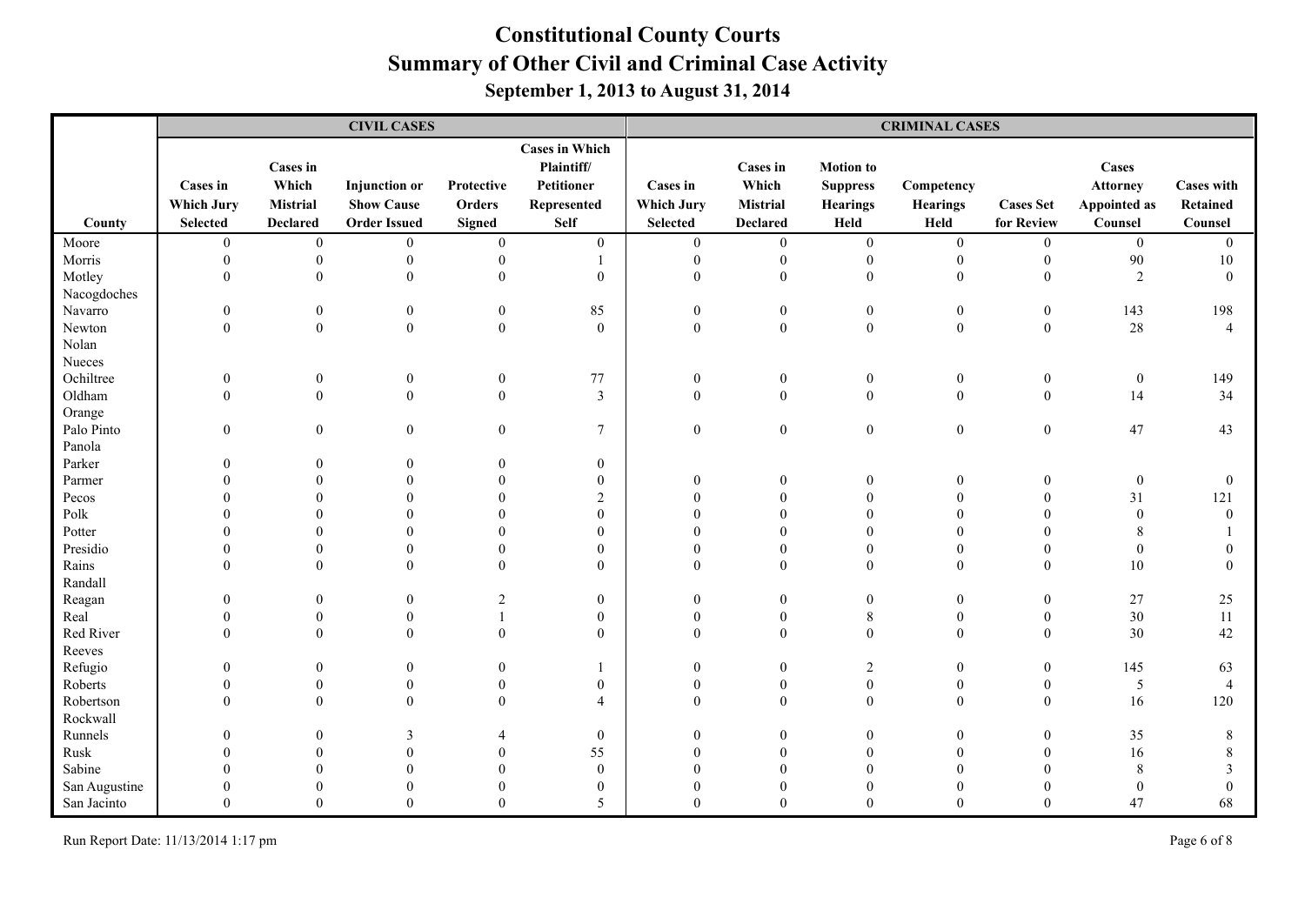|              |                                                         |                                                         | <b>CIVIL CASES</b>                                               |                                       |                                                                                 |                                                  |                                                                |                                                                | <b>CRIMINAL CASES</b>                 |                                |                                                     |                                          |
|--------------|---------------------------------------------------------|---------------------------------------------------------|------------------------------------------------------------------|---------------------------------------|---------------------------------------------------------------------------------|--------------------------------------------------|----------------------------------------------------------------|----------------------------------------------------------------|---------------------------------------|--------------------------------|-----------------------------------------------------|------------------------------------------|
| County       | <b>Cases in</b><br><b>Which Jury</b><br><b>Selected</b> | <b>Cases in</b><br>Which<br>Mistrial<br><b>Declared</b> | <b>Injunction</b> or<br><b>Show Cause</b><br><b>Order Issued</b> | Protective<br>Orders<br><b>Signed</b> | <b>Cases in Which</b><br>Plaintiff/<br>Petitioner<br>Represented<br><b>Self</b> | Cases in<br><b>Which Jury</b><br><b>Selected</b> | <b>Cases</b> in<br>Which<br><b>Mistrial</b><br><b>Declared</b> | <b>Motion</b> to<br><b>Suppress</b><br><b>Hearings</b><br>Held | Competency<br><b>Hearings</b><br>Held | <b>Cases Set</b><br>for Review | Cases<br><b>Attorney</b><br>Appointed as<br>Counsel | <b>Cases with</b><br>Retained<br>Counsel |
| San Patricio |                                                         |                                                         |                                                                  |                                       |                                                                                 | $\boldsymbol{0}$                                 | $\boldsymbol{0}$                                               | $\boldsymbol{0}$                                               | $\boldsymbol{0}$                      | $\boldsymbol{0}$               |                                                     | $\tau$                                   |
| San Saba     | $\theta$                                                | $\boldsymbol{0}$                                        | $\boldsymbol{0}$                                                 | $\boldsymbol{0}$                      | $\mathbf{0}$                                                                    | $\overline{0}$                                   | $\mathbf{0}$                                                   | $\boldsymbol{0}$                                               | $\mathbf{0}$                          | 199                            | 29                                                  | $71\,$                                   |
| Schleicher   | $\theta$                                                | $\boldsymbol{0}$                                        | $\boldsymbol{0}$                                                 | $\boldsymbol{0}$                      | $\boldsymbol{0}$                                                                | $\boldsymbol{0}$                                 | $\boldsymbol{0}$                                               | $\boldsymbol{0}$                                               | $\overline{0}$                        | $\boldsymbol{0}$               | 5                                                   | 6                                        |
| Scurry       | $\Omega$                                                | $\theta$                                                | $\mathbf{0}$                                                     | $\theta$                              | $\mathbf{0}$                                                                    | $\theta$                                         | $\theta$                                                       | $\theta$                                                       | $\theta$                              | $\theta$                       | $\boldsymbol{0}$                                    | $\Omega$                                 |
| Shackelford  |                                                         |                                                         |                                                                  |                                       |                                                                                 |                                                  |                                                                |                                                                |                                       |                                |                                                     |                                          |
| Shelby       | $\theta$                                                | $\theta$                                                | $\boldsymbol{0}$                                                 | $\mathbf{0}$                          | $\mathbf{0}$                                                                    | $\mathbf{0}$                                     | $\boldsymbol{0}$                                               | $\boldsymbol{0}$                                               | $\boldsymbol{0}$                      | $\boldsymbol{0}$               | $\boldsymbol{0}$                                    | 0                                        |
| Sherman      |                                                         | $\Omega$                                                | $\theta$                                                         | $\theta$                              | $\mathbf{0}$                                                                    | $\theta$                                         | $\boldsymbol{0}$                                               | $\mathbf{0}$                                                   | $\theta$                              | $\mathbf{0}$                   | 15                                                  | 3                                        |
| Smith        |                                                         | $\overline{0}$                                          | $\theta$                                                         | $\boldsymbol{0}$                      |                                                                                 |                                                  |                                                                |                                                                |                                       |                                |                                                     |                                          |
| Somervell    | $\Omega$                                                | $\boldsymbol{0}$                                        | $\mathbf{0}$                                                     | $\mathbf{0}$                          | 31                                                                              | $\mathbf{0}$                                     | $\boldsymbol{0}$                                               | $\boldsymbol{0}$                                               | $\mathbf{0}$                          | $\boldsymbol{0}$               | $20\,$                                              | 24                                       |
| Starr        |                                                         |                                                         |                                                                  |                                       |                                                                                 |                                                  |                                                                |                                                                |                                       |                                |                                                     |                                          |
| Stephens     |                                                         |                                                         |                                                                  |                                       |                                                                                 |                                                  |                                                                |                                                                |                                       |                                |                                                     |                                          |
| Sterling     | $\Omega$                                                | $\theta$                                                | $\theta$                                                         | $\theta$                              | $\overline{c}$                                                                  | $\theta$                                         | $\Omega$                                                       | $\theta$                                                       | $\theta$                              | $\theta$                       | 9                                                   | 7                                        |
| Stonewall    |                                                         | $\Omega$                                                | $\theta$                                                         |                                       | $\mathfrak{Z}$                                                                  | $\Omega$                                         | $\Omega$                                                       | $\mathbf{0}$                                                   | $\theta$                              | $\theta$                       | $\overline{2}$                                      | $\overline{4}$                           |
| Sutton       |                                                         | $\Omega$                                                | $\mathbf{0}$                                                     | $\theta$                              | $\boldsymbol{0}$                                                                | $\theta$                                         | $\mathbf{0}$                                                   | $\boldsymbol{0}$                                               | $\mathbf{0}$                          | $\boldsymbol{0}$               |                                                     | 49                                       |
| Swisher      | $\Omega$                                                | $\theta$                                                | $\mathbf{0}$                                                     | $\theta$                              | $\overline{0}$                                                                  | $\theta$                                         | $\boldsymbol{0}$                                               | $\mathbf{0}$                                                   | $\theta$                              | $\theta$                       | $7\phantom{.0}$                                     | 2                                        |
| Tarrant      |                                                         |                                                         |                                                                  |                                       |                                                                                 |                                                  |                                                                |                                                                |                                       |                                |                                                     |                                          |
| Taylor       |                                                         |                                                         |                                                                  |                                       |                                                                                 |                                                  |                                                                |                                                                |                                       |                                |                                                     |                                          |
| Terrell      | $\theta$                                                | $\theta$                                                | $\mathbf{0}$                                                     | $\overline{0}$                        | $\boldsymbol{0}$                                                                | 2                                                | $\mathbf{0}$                                                   |                                                                | $\mathbf{0}$                          | $\mathbf{0}$                   | $\mathbf{0}$                                        | 8                                        |
| Terry        |                                                         | $\Omega$                                                | $\theta$                                                         | $\boldsymbol{0}$                      | $\boldsymbol{0}$                                                                | $\mathbf{0}$                                     | $\boldsymbol{0}$                                               | $\mathbf{0}$                                                   | $\theta$                              | $\boldsymbol{0}$               | 259                                                 | 43                                       |
| Throckmorton |                                                         | $\overline{0}$                                          | $\boldsymbol{0}$                                                 | $\boldsymbol{0}$                      | $\mathbf{0}$                                                                    | $\mathbf{0}$                                     | $\boldsymbol{0}$                                               | $\boldsymbol{0}$                                               | $\mathbf{0}$                          | $\boldsymbol{0}$               | $\boldsymbol{0}$                                    | $\mathbf{0}$                             |
| Titus        | $\Omega$                                                | $\boldsymbol{0}$                                        | $\mathbf{0}$                                                     | $\boldsymbol{0}$                      | 112                                                                             | $\mathbf{0}$                                     | $\mathbf{0}$                                                   | $\boldsymbol{0}$                                               | $\overline{0}$                        | $\boldsymbol{0}$               | 64                                                  | 102                                      |
| Tom Green    |                                                         |                                                         |                                                                  |                                       |                                                                                 |                                                  |                                                                |                                                                |                                       |                                |                                                     |                                          |
| Travis       |                                                         |                                                         |                                                                  |                                       |                                                                                 |                                                  |                                                                |                                                                |                                       |                                |                                                     |                                          |
| Trinity      | $\theta$                                                | $\theta$                                                | $\overline{0}$                                                   | $\,$ 8 $\,$                           | $\mathbf{0}$                                                                    | 0                                                | $\boldsymbol{0}$                                               | $\boldsymbol{0}$                                               | $\mathbf{0}$                          |                                | 77                                                  | 33                                       |
| Tyler        |                                                         | $\Omega$                                                | $\theta$                                                         | $\mathbf{0}$                          | 12                                                                              | $\theta$                                         | $\theta$                                                       | $\mathbf{0}$                                                   | $\theta$                              | $\boldsymbol{0}$               | 51                                                  | 49                                       |
| Upshur       |                                                         |                                                         | $\Omega$                                                         | $\theta$                              | 22                                                                              | $\Omega$                                         | $\Omega$                                                       | $\Omega$                                                       | $\Omega$                              | $\overline{0}$                 | 155                                                 | 131                                      |
| Upton        |                                                         | $\Omega$                                                | $\theta$                                                         |                                       | $\boldsymbol{0}$                                                                | $\Omega$                                         | $\theta$                                                       | $\mathbf{0}$                                                   | $\theta$                              | $\boldsymbol{0}$               | $10\,$                                              | 27                                       |
| Uvalde       |                                                         | $\Omega$                                                | $\Omega$                                                         | $\Omega$                              | $\overline{c}$                                                                  | $\Omega$                                         | $\Omega$                                                       | $\Omega$                                                       | $\Omega$                              | $\Omega$                       | $\theta$                                            | $\Omega$                                 |
| Val Verde    |                                                         | $\theta$                                                | $\theta$                                                         | $\theta$                              | $\boldsymbol{0}$                                                                |                                                  |                                                                |                                                                |                                       |                                |                                                     |                                          |
| Van Zandt    | $\Omega$                                                | $\Omega$                                                | $\mathbf{0}$                                                     | $\theta$                              | 13                                                                              | $\mathbf{0}$                                     | $\boldsymbol{0}$                                               | $\boldsymbol{0}$                                               | $\boldsymbol{0}$                      | $\boldsymbol{0}$               | $\boldsymbol{0}$                                    | 4                                        |
| Victoria     |                                                         |                                                         |                                                                  |                                       |                                                                                 |                                                  |                                                                |                                                                |                                       |                                |                                                     |                                          |
| Walker       | $\Omega$                                                | $\mathbf{0}$                                            | $\boldsymbol{0}$                                                 | $\boldsymbol{0}$                      | $\boldsymbol{0}$                                                                |                                                  |                                                                |                                                                |                                       |                                |                                                     |                                          |
| Waller       |                                                         |                                                         |                                                                  |                                       |                                                                                 |                                                  |                                                                |                                                                |                                       |                                |                                                     |                                          |
| Ward         | $\mathbf{0}$                                            | $\overline{0}$                                          | $\mathbf{0}$                                                     | $\mathbf{0}$                          | $\mathbf{1}$                                                                    |                                                  | $\boldsymbol{0}$                                               | $\overline{0}$                                                 | $\overline{0}$                        | $\mathbf{0}$                   | 54                                                  | 40                                       |